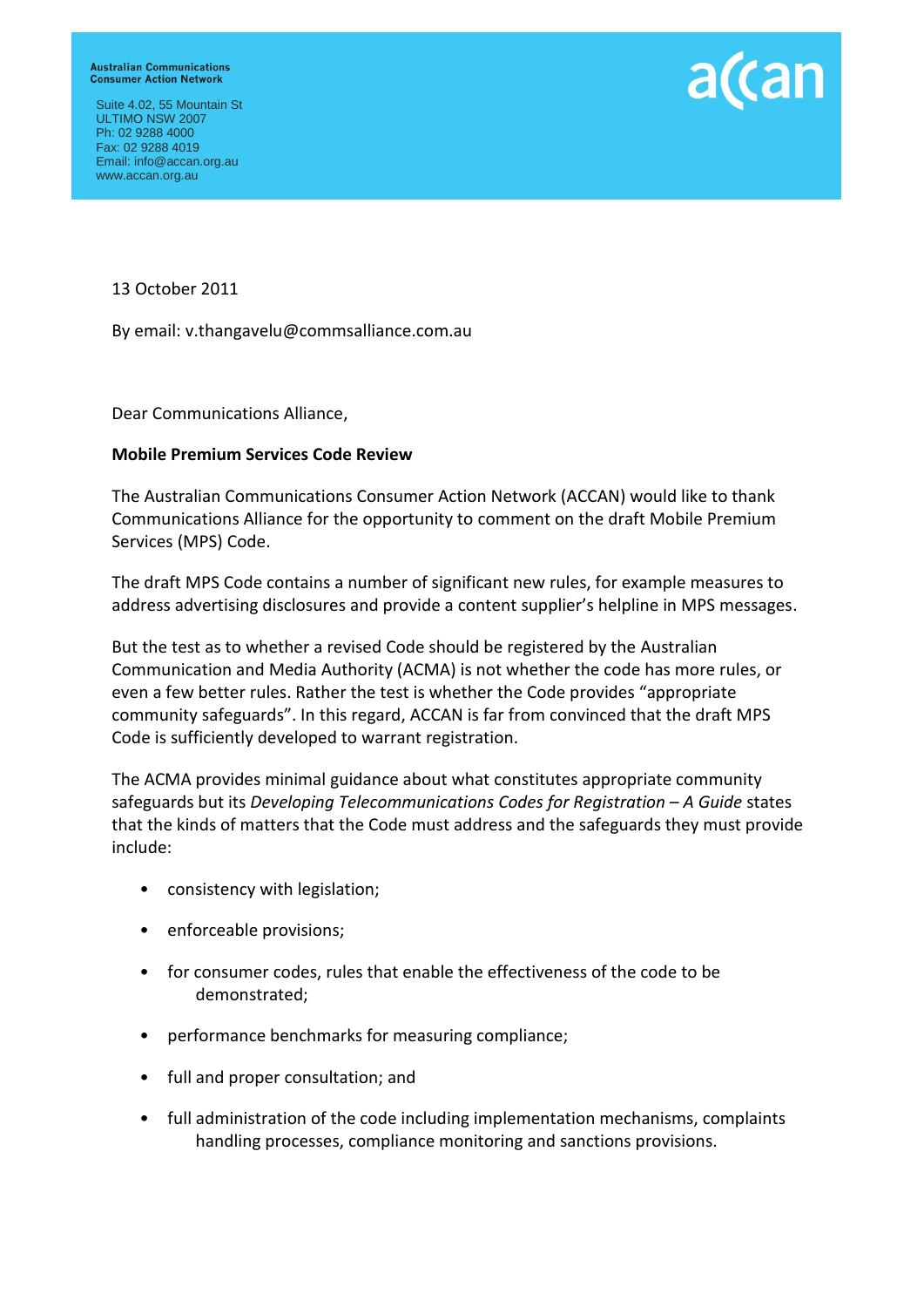The draft MPS Code fails on the significant point of codifying compliance monitoring and sanctions provisions. It remains our expectation, as it has been since the outset of the code's review, that monitoring must be a codified, enforceable obligation. It is not sufficient for the industry to state (as they do at 1.8) that they 'intend' to undertake monitoring activities.

We note that the code proposes not to codify explicit details of code compliance reporting, instead leaving it to negotiations between industry and the ACMA. ACCAN believes this fails the crucial test of full and proper consultation. We expect that the code will be revised and full details of compliance reporting will be incorporated in the code. We look forward to a public discussion, preferably led by the ACMA, about the details of the compliance reporting "categories of information" and the ultimate codification of these agreed measures.

ACCAN is also concerned that the draft MPS Code has been revised quite separately to the Telecommunications Consumer Protection (TCP) Code. ACCAN has always expressed a view that the codes should, as much as possible, be aligned and preferably amalgamated into a single code. We remain concerned that two quite separate compliance models are being put forward in the two codes, neither of which in ACCAN's view is good enough.

The recent *Reconnecting the Customer Inquiry* has revealed how poorly consumer codes have been serving the Australian community. The revised MPS Code offers no new solutions and continues with an opaque, non-enforceable commitment to monitoring. ACCAN believes that codified rules are only as good as their compliance and enforcement regime. We regretfully find that the poor state of the compliance and enforcement in the draft MPS Code fails what might otherwise be useful rules.

The previous MPS Code (currently in force) relied on the Code Administration and Compliance Scheme which was completely defunct during the entire operation of the Code and continues not to be in operation. Its removal from the proposed code is pragmatic but leaves consumer representatives broadly questioning how seriously the industry is committed to monitoring compliance with its voluntary industry codes.

At this point we must refer to the excellent example already being set by the Telephone Information Services Standards Council (TISSC) and question why Mobile Premium Services aren't subject to the oversight conducted by the independent and transparent overseer of the 190- service industry. We provide more commentary below on aspects of the TISSC model that should be replicated more widely.

We look forward to seeing a revised code that addresses these concerns.

#### **Reduction in complaints**

ACCAN notes that Telecommunications Industry Ombudsman (TIO) complaints have revealed a dramatic reduction in MPS complaints by 70.5%.<sup>1</sup> However Galaxy research

<u>.</u> 1 TIO, *TIO Annual Report 2010*,

[http://www.tio.com.au/\\_\\_data/assets/pdf\\_file/0008/9458/TIO\\_2010AR\\_ComplaintsLandscape.pdf](http://www.tio.com.au/__data/assets/pdf_file/0008/9458/TIO_2010AR_ComplaintsLandscape.pdf) page 14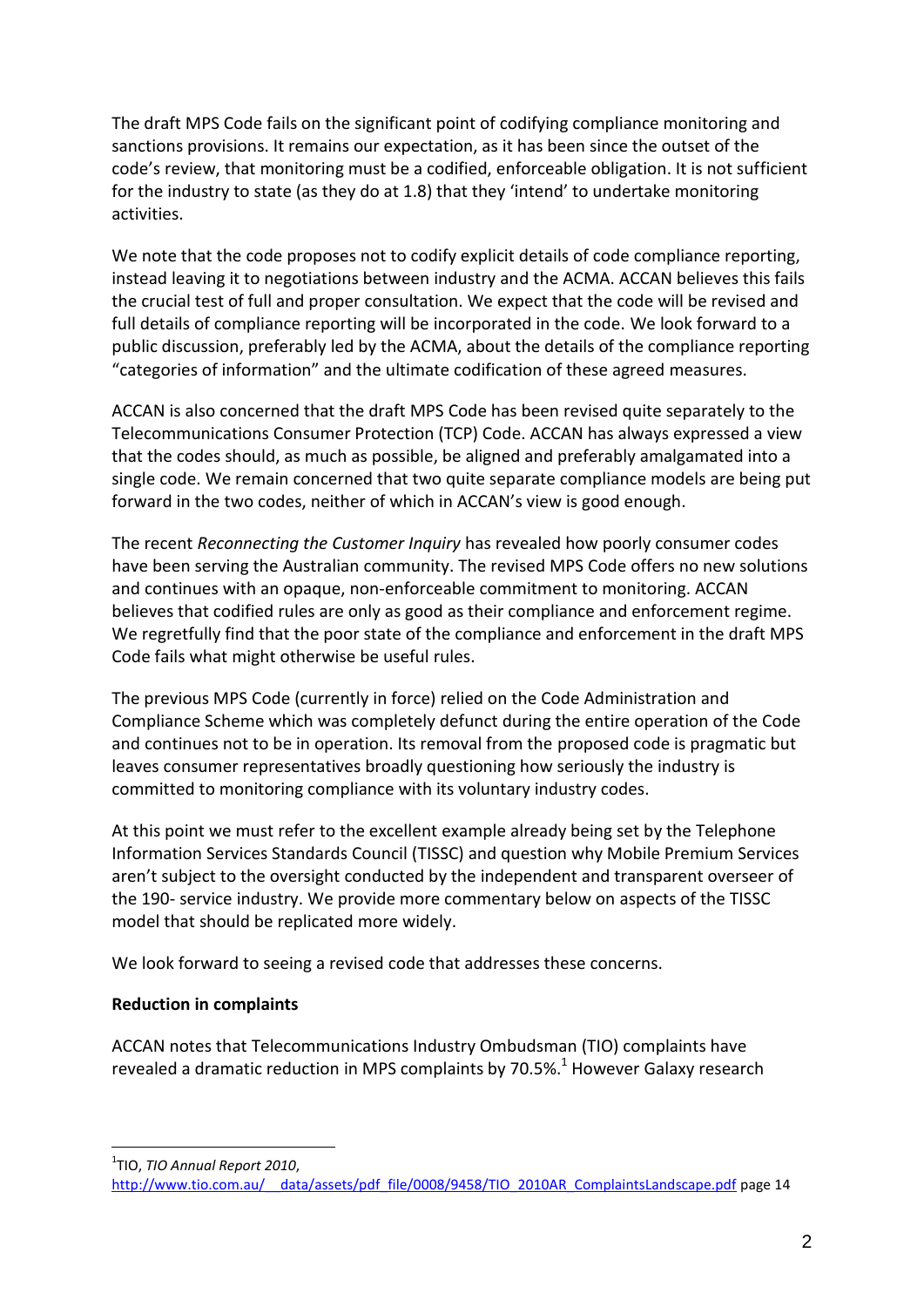commissioned by ACCAN in 2010 found that only 7% of people who are dissatisfied with their way their provider has handled a problem or complaint take it to the TIO.<sup>2</sup>

# **Improved consumer protection in draft code**

The Mobile Premium Services Code has also made significant developments towards better consumer protection. This includes the provisions around advertising which was raised by consumer groups as a key problem in the past. We also support the removal of the guideline to allow clearer understanding of the Code's contents. We commend the retention of the double-opt in and MPS barring mechanisms.

ACCAN supports the new flexibility of code review process that will require the code to be reviewed every two years instead of five. This serves a practical purpose in responding to technological changes or changes affecting consumers more readily. ACCAN also commends the inclusion of the content suppliers' helplines in MPS text messages.

## **Unrequested MPS messages**

#### Receiving unrequested MPS

A large number of vulnerable consumers are receiving an unacceptable amount of unrequested messages. 46.2% of consumers aged 14 to 17 received an unrequested message and more generally 85.5% could not discover why MPS were sent to their phone.<sup>3</sup> In addition to this, in 2010 there were 3,325 possible and confirmed MPS Code breaches relating to section 5.1.1 (a) 'Content suppliers must not supply MPS products that have not been requested'.<sup>4</sup>

## Being charged for unrequested MPS

In addition to not understanding why they have received MPS text messages, evidence reveals that consumers are being charged for this. Complaint issues about charges for services that have never been requested still account for 41% of all MPS issues<sup>5</sup>. To this end, there were 4,004 possible and confirmed code breaches about 5.1.1 (b) 'content suppliers must not impose charges for unrequested MPS' of the MPS Code.

ACCAN would like to see unrequested messages addressed in the MPS Code.

## **Education**

1

ACCAN acknowledges that the draft MPS Code includes a flowchart to assist consumers in understanding the message flow process and a helpline for consumers to seek redress. However, consumers still report not being able to find solutions to their MPS complaints which indicates a need for more measures. A common complaint to the TIO from 2009 to

<sup>&</sup>lt;sup>2</sup>Galaxy research, <u>http://accan.org.au/files/News%20items/Galaxy%20Research%20Fact%20Sheet.pdf</u>

<sup>3</sup> ACMA, *Mobile Premium Users Survey 2010*, slide 37, available at:

[http://www.acma.gov.au/webwr/\\_assets/main/lib311865/mobile\\_premium\\_services\\_user\\_survey\\_2010.pdf](http://www.acma.gov.au/webwr/_assets/main/lib311865/mobile_premium_services_user_survey_2010.pdf) 4 TIO, 'Industry Code Data' in *TIO 2010 Annual Report*, p. 51, available at:

[http://www.tio.com.au/\\_\\_data/assets/pdf\\_file/0005/9464/TIO\\_2010AR\\_IndustryCodes.pdf](http://www.tio.com.au/__data/assets/pdf_file/0005/9464/TIO_2010AR_IndustryCodes.pdf)

<sup>5</sup> TIO, 'Complaints landscape' in *TIO 2010 Annual Report*, p. 15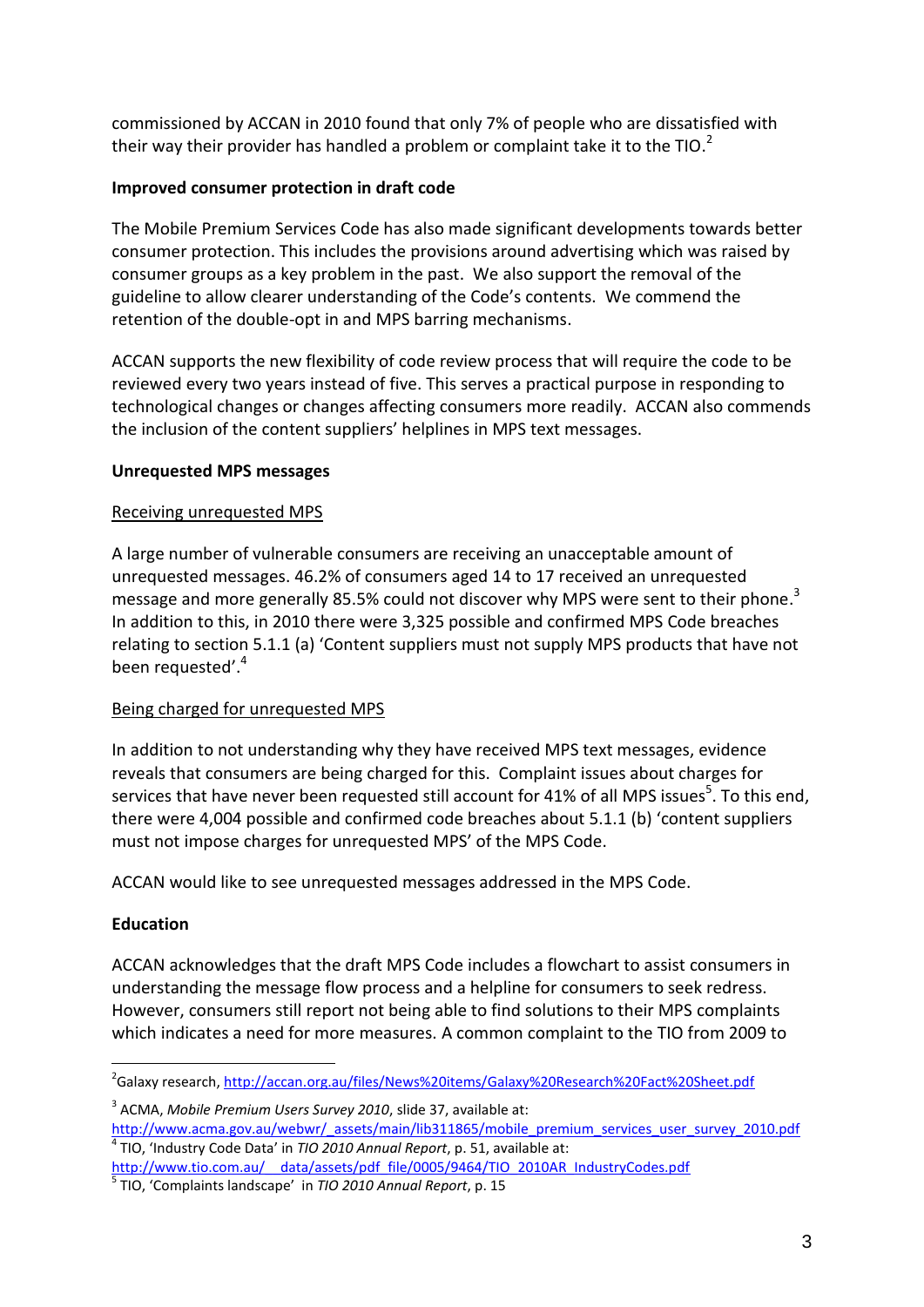2010 was that telcos and content suppliers were failing or refusing to assist consumers with their complaint. Another common complaint was consumers being unable to get in contact with a content supplier.<sup>6</sup>

Similarly, ACCAN has been contacted by consumers who were unable to find solutions once they had a complaint about Mobile Premium Services as highlighted in the case studies below.

# **Case Study 1**

Andrew contacted ACCAN when his 12 year old daughter used a Mobile Premium Service to vote on the Logie Awards. The bill amounted to \$71.50. Andrew realised that the MPS text messages were continuing and immediately texted 'STOP' when he realised what was going on. Andrew contacted ACCAN because he did not know where to find redress.

# **Case study 2**

Damien informed ACCAN that he had been receiving unsolicited messages from a competition that he did not knowingly enter. Each call has been charged to him at \$6.00 and these charges contributed to more than half of his phone bill. Damien contacted his provider and the company running the competition with no direction on how to solve the matter. ACCAN directed Damien to the 19SMS site so he could track down the content suppliers and resolve the issue.

To genuinely reduce the confusion about who consumers must contact and what to do, consumers need to be aware of the 19SMS website and the Telecommunications Industry Ombudsman's contact details. We recommend the MPS Code detail the following measures to ensure widespread education about the 19SMS website:

- Prominent display of the 19SMS website link on the major telcos' websites
- TIO contact details to be displayed on the homepage of 19SMS website
- Link to the ACMA's MPS fact sheet on the 19SMS website
- ACCAN believes the 19SMS website should be audited on a regular basis to ensure it is up to date with 19 Service Finder information for consumers

## **Compliance, enforcement and monitoring**

1

The United Kingdom's Mobile Premium Service regulator, PhonepayPlus, currently requires all carriers to register with their Code of Practice in order to operate. This registration is mandatory and failure to do so may result in sanctions such as fines.<sup>7</sup> This registration

<sup>6</sup> TIO, 'Complaints landscape' in *TIO 2010 Annual Report*, p. 15

<sup>&</sup>lt;sup>7</sup> Phonepay Plus, '10 day countdown to regulatory changes for PRS industry' 22 August 2011, available at: [http://www.phonepayplus.org.uk/News-And-Events/News/2011/8/10-day-countdown-to-regulatory-changes](http://www.phonepayplus.org.uk/News-And-Events/News/2011/8/10-day-countdown-to-regulatory-changes-for-PRS-industry.aspx)[for-PRS-industry.aspx](http://www.phonepayplus.org.uk/News-And-Events/News/2011/8/10-day-countdown-to-regulatory-changes-for-PRS-industry.aspx)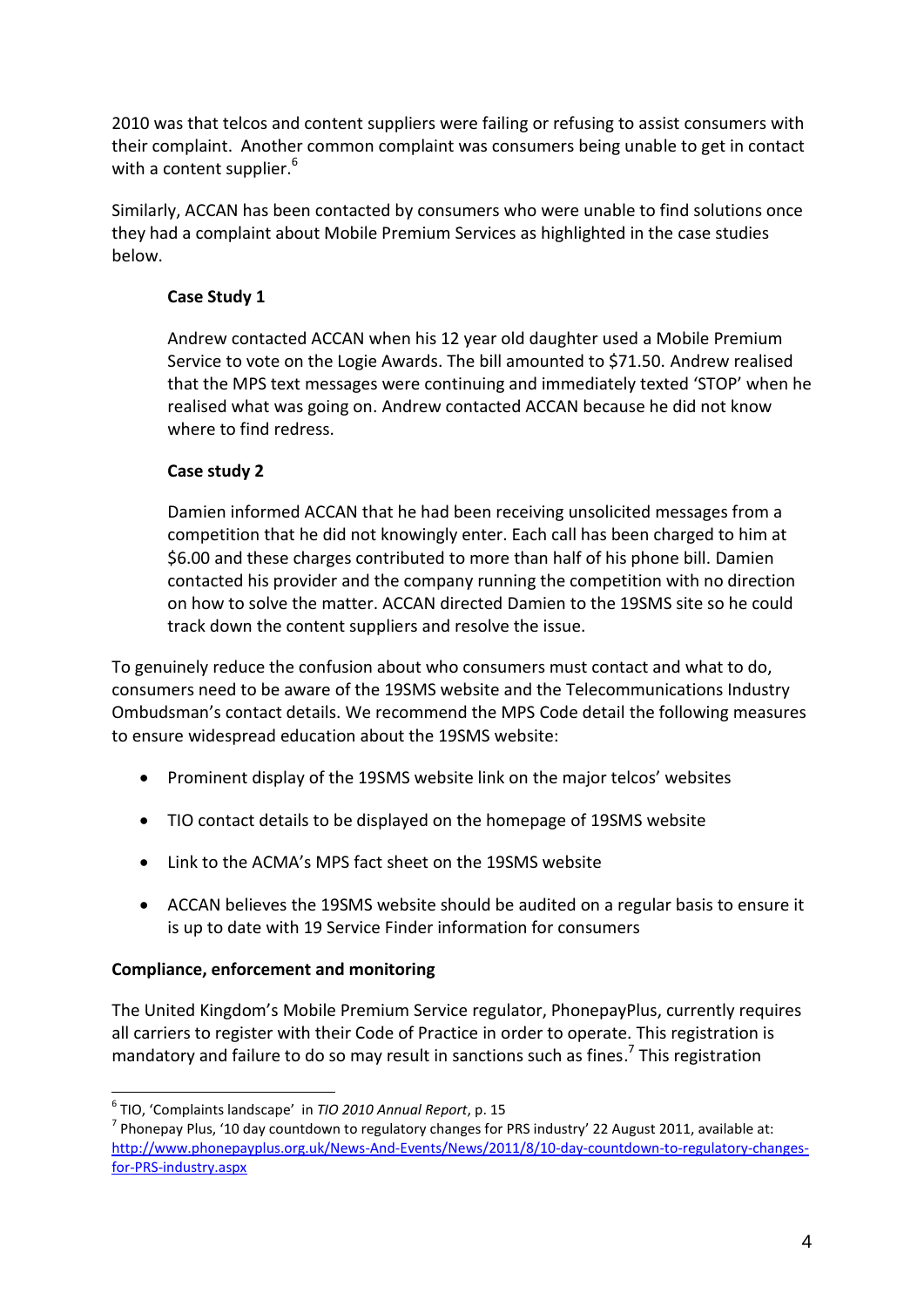means that industry are be able to understand whether or not the content suppliers they work with are displaying best practice by registering with the code. It also provides carriers with the breach of history of another content supplier or carrier, any ongoing investigations, relevant breach history of suppliers and any prohibitions or bars that apply to content providers.

ACCAN believes that this approach exemplifies the highest standard of protection for consumers of Mobile Premium Services. The difficult legislative arrangements that operate in the Australian telco market make it impossible for the same scheme to operate.

But the TISSC does provide an example of how compliance monitoring and enforcement can be done well.

#### **TISSC approach to remedies**

TISSC has established levels for the seriousness of a breach of practice. The Arbitrator may determine one or more of the following remedies:

(a) if there is any breach of the Code of Practice, the service provider may be required to rectify the breach within a period specified by the Arbitrator;

(b) if there is a minor breach, the service provider may be required to provide a refund to a complainant;

(c) if there is a significant breach:

(i) the service provider may be required to provide a refund to a complainant; and/or

(ii) the service may be suspended until the breach is rectified, or for a period as specified by the Arbitrator;

(d) if there is a moderately serious breach:

(i) the service provider may be required to provide a refund to a complainant; and/or

(ii) the service may be suspended until the breach is rectified, or for a period as specified by the Arbitrator;

(e) if there is a serious breach:

(i) the service provider may be required to provide a refund to a complainant; and/or

(ii) one or both of the following:

(A) the service may be suspended until the breach is rectified, or for a period as

specified by the Arbitrator; or

(B) the service may be terminated;

(f) if there is a very serious breach:

(i) the service provider may be required to provide a refund to a complainant; and/or